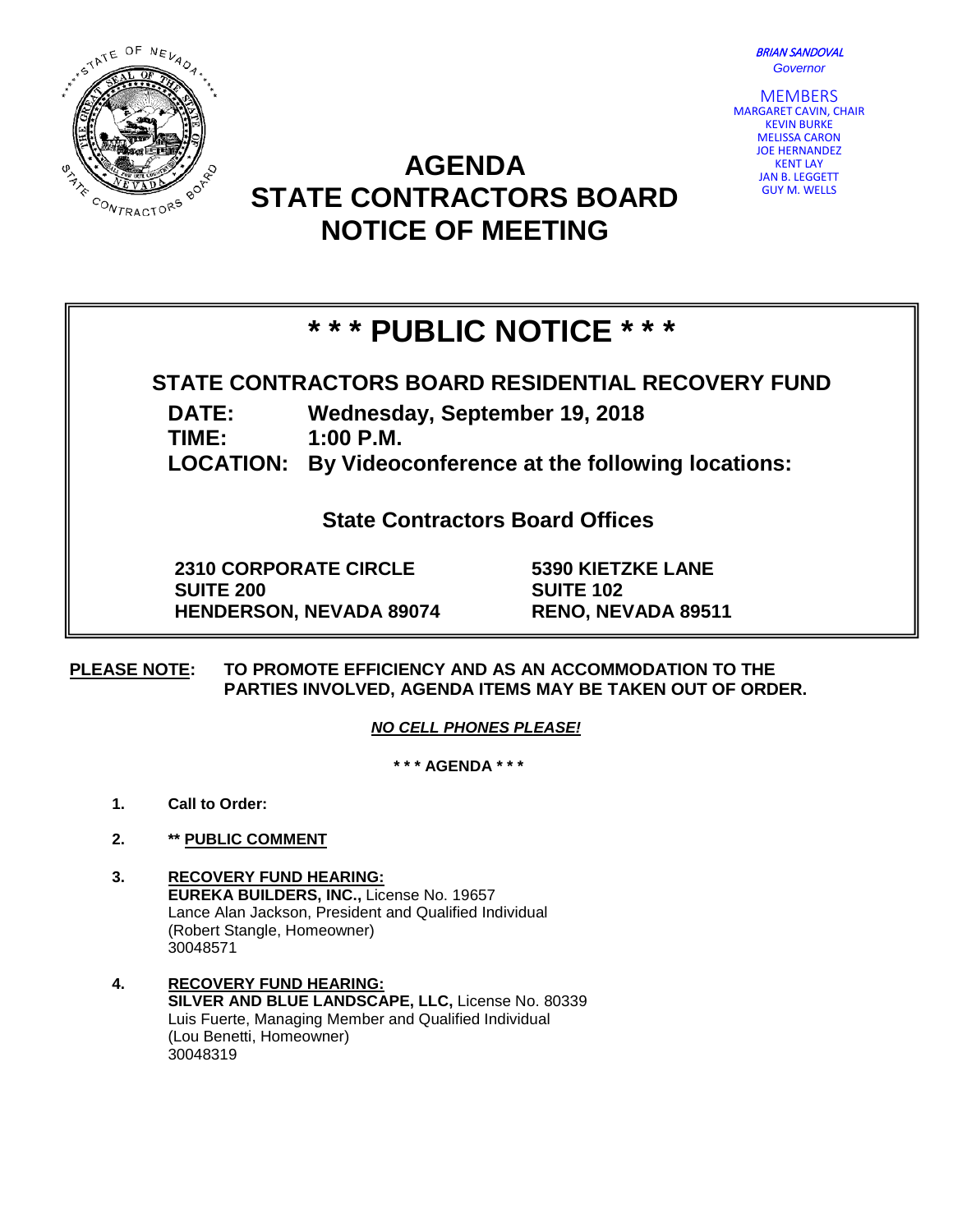## **5. RECOVERY FUND HEARING:**

**GARY COOK CONSTRUCTION,** License No. 78714 Gary Frederick Cook, Owner and Qualified Individual (Robert Pollock, Homeowner) 30048542

## **6. RECOVERY FUND HEARING: UNION PLUMBING COMPANY,** License No. 43524A Larry Joe Glines, President and Qualified Individual (Steven Warner, Homeowner) 30048763

## **7. RECOVERY FUND HEARING: CENTRAIR ELECTRIC,** License No. 13015 Jason Michael Vita, President and Qualified Individual (Apolinar Campos, Homeowner) 30048762

## **8. RECOVERY FUND HEARING: CENTRAIR ELECTRIC,** License No. 13015 Jason Michael Vita, President and Qualified Individual (Ronal Portillo, Homeowner) 30047975

## **9. RECOVERY FUND HEARING: RAINBOW POOL CONSTRUCTION, INC.,** License No. 44600A Bertram Short, President and Qualified Individual (Mary Rabang, Homeowner) 30048412

#### **10. RECOVERY FUND HEARING: REPUBLIC WEST HOME,** License No. 80605

Michael Foster Zimmerman, Managing Member and Qualified Individual Stefanie Jill O'Neal, Qualified Individual (Linda Baldozier, Homeowner) 30047976

## **11. RECOVERY FUND HEARING: QUALITY ELECTRIC & SOLAR dba Q.E.S.,** License No. 75694 Jason Edward Sedin, Managing Member and Qualified Individual Nancy Lee Sedin, Managing Member John Alvin Sedin, Managing Member (Melinda Sablan, Homeowner) 30046626

## **\*\* PUBLIC COMMENT**

**12.** Adjournment – For Possible Action

## **\*\* PUBLIC COMMENT**

Comments from the public are accepted at this time on topics not specifically addressed elsewhere on the agenda. The public may comment by signing-in before speaking during the Public Comment section. The board is precluded from discussing or acting on items raised by Public Comment that are not already on the agenda. *Public Comment will be limited to 5*